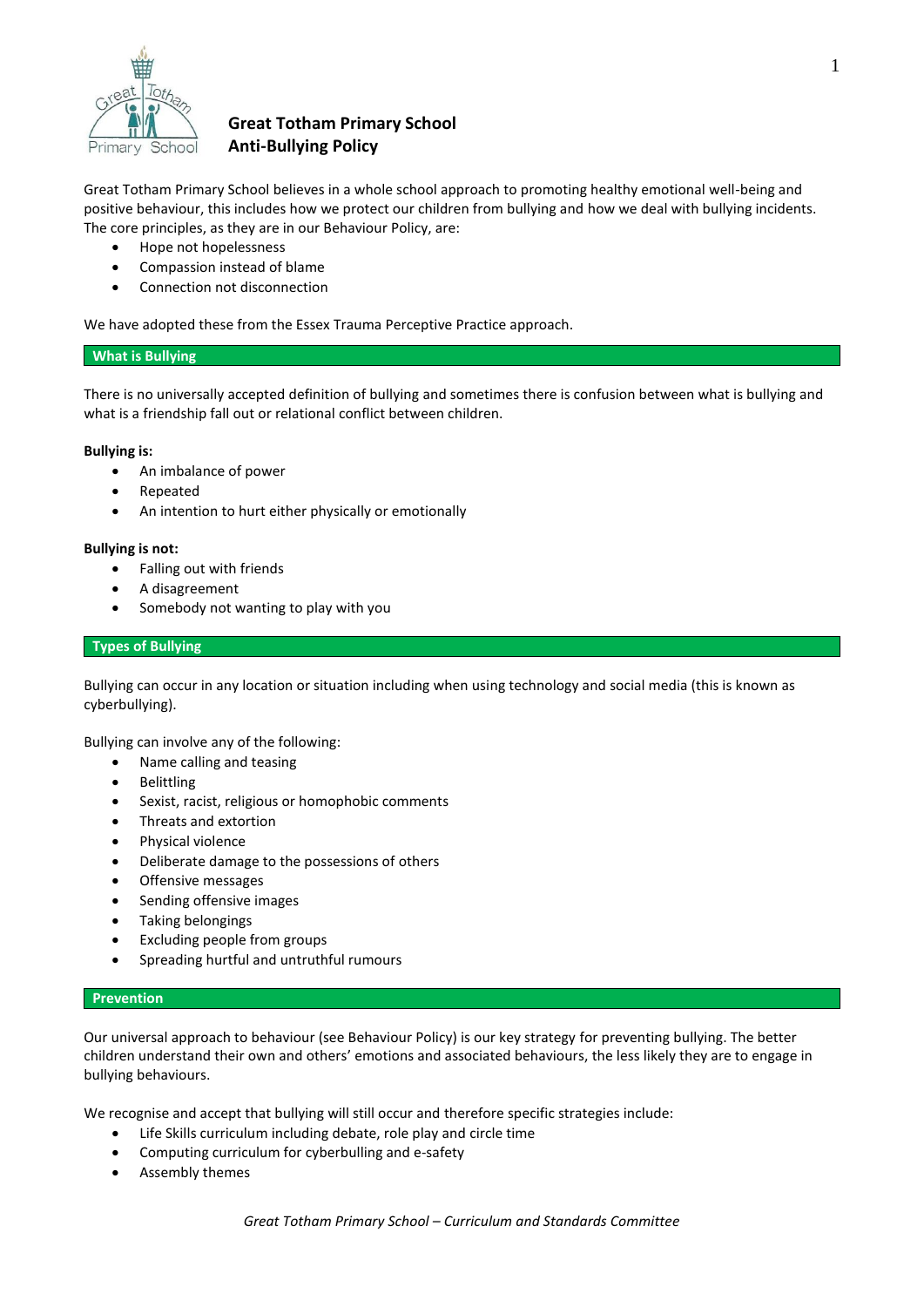- Use of literature as points for discussion
- Workshops e.g. The Two Johns for online safety
- September focus on 'What to do if' and revisit throughout the year
- Posters/information around school (Appendix A for example)
- Anti-Bullying Week themed each year to help further raise awareness

#### **What can Parents do**

It is very upsetting for a parent with concerns about potential bullying. In whatever capacity a child is involved, it is equally distressing, whether the child is displaying bullying behaviours or being affected by them.

Parents know their children best; significant changes in behaviour or not wanting to come to school *could* be signs of bullying. Parents should calmly talk to their child (see Appendix B for additional advice) and any subsequent concerns shared with a trusted staff member at the earliest opportunity.

Any member of staff will listen and help. This may involve seeking advice from a senior colleague so that the concern can be investigated fully.

Parents should remember that not every problem is connected to bullying behaviours and we must be clear about the distinction between bullying and other behaviours. We understand this can be difficult in the moment when a child is upset.

#### **Cyberbullying**

Monitoring devices and supervising online gaming are key strategies for keeping children safe at home. If there is a concern relating to cyber bullying, we recommend:

- Save texts/messages
- Take screen shots of anything relevant
- Block offensive/offending accounts

It may also be appropriate for a parent to:

- Contact school for advice
- Report bullying to the platform that is carrying the offending comments
- Report concerns to police or other agencies

If a child is subjected to cyberbullying the recommendation is not to remove their device, as this could be seen as a punishment and if a child suspects this might happen they are less likely to share their concerns.

#### **How we Respond to Bullying Concerns**

All concerns regarding potential bullying are taken seriously and will be investigated fully. We want all children to feel safe in school both physically and emotionally.

When a concern is raised by a child, parent or staff member the following actions will be taken:

- Concerns recorded
- Appropriate staff member informed so that they can investigate
- Outcomes will be reported back to the person who raised the concerns
- All records of concern and outcome to be retained in cohort folder and a copy to Deputy Head.

The outcome of any investigation will determine whether bullying has occurred. All other issues will be resolved in line with the school behaviour policy. If bullying has occurred the following actions will be taken:

- Parents of children involved informed and individual meetings arranged
- Agree actions and consequences
- Support reparation to rebuild relationships
- Date of follow-up meeting agreed
- Bullying incident log completed, retained in cohort folder and a copy to Deputy Head

*Great Totham Primary School – Curriculum and Standards Committee*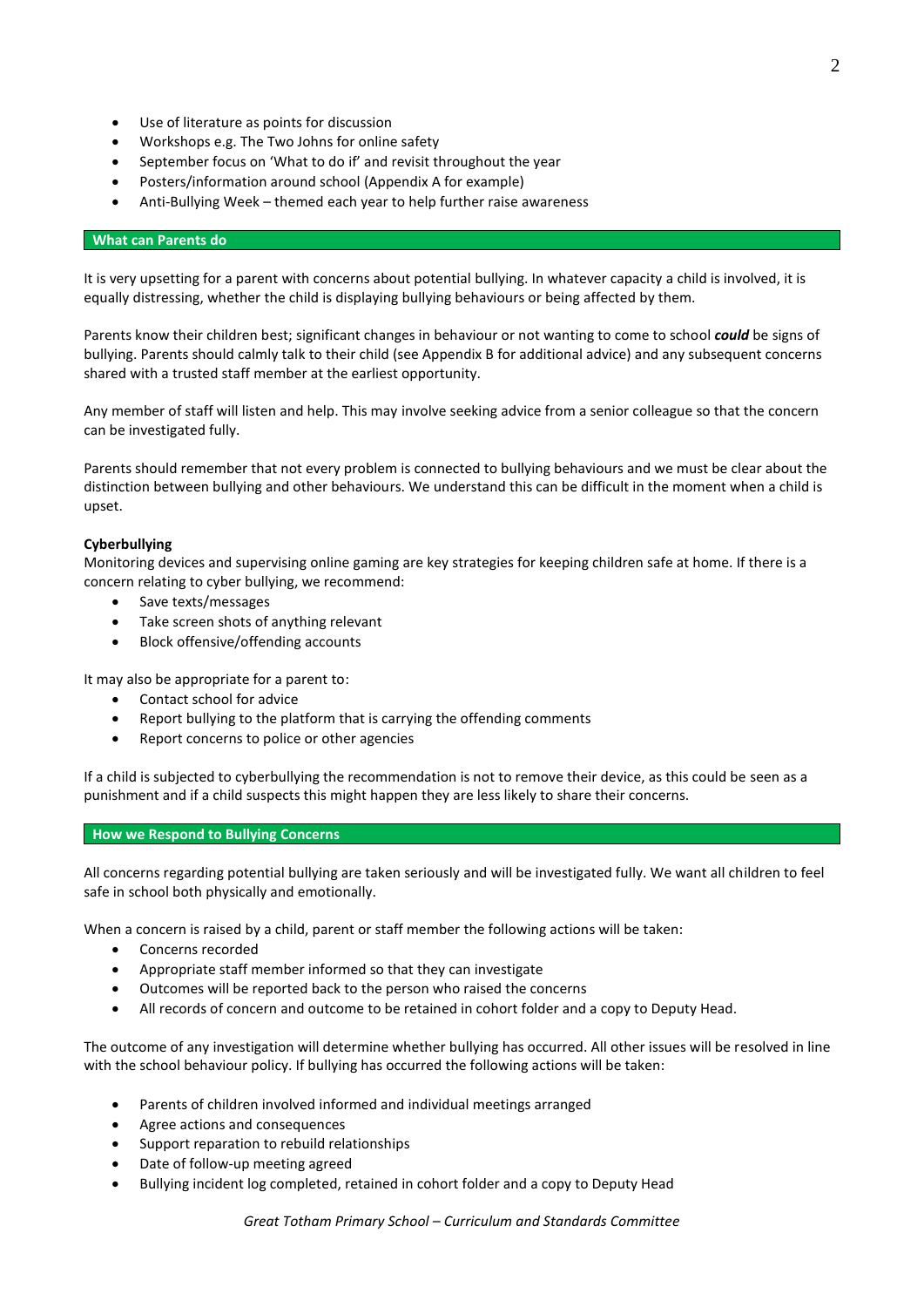Bullying incident reported to Governors

After a bullying incident has been dealt with each case will be monitored to ensure repeat bullying does not take place.

## **Cyberbullying**

Although cyberbullying is most likely to happen outside of school, we will support and liaise with parents, children and if necessary the police and other agencies to manage incidents successfully.

#### **Monitoring & Evaluating**

Records of bullying are evaluated by the Senior Leadership Team to identify possible patterns, training needs and support for staff and children.

The effectiveness of this policy is monitored with particular reference to the Governors' Statement of Behaviour Principles, Behaviour Policy and Single Equality Scheme. The Headteacher is responsible for reporting to the governing body on the effectiveness of the policy and makes recommendations for further improvements. It is the responsibility of the governing body to ensure that this policy is administered fairly and consistently.

This policy is evaluated and reviewed annually.

| Date        | Comment                                                                |
|-------------|------------------------------------------------------------------------|
| Summer 2021 | Complete re-write in line with TPP and separated from Behaviour Policy |
|             |                                                                        |
| Summer 2022 |                                                                        |
| Summer 2023 |                                                                        |
| Summer 2024 |                                                                        |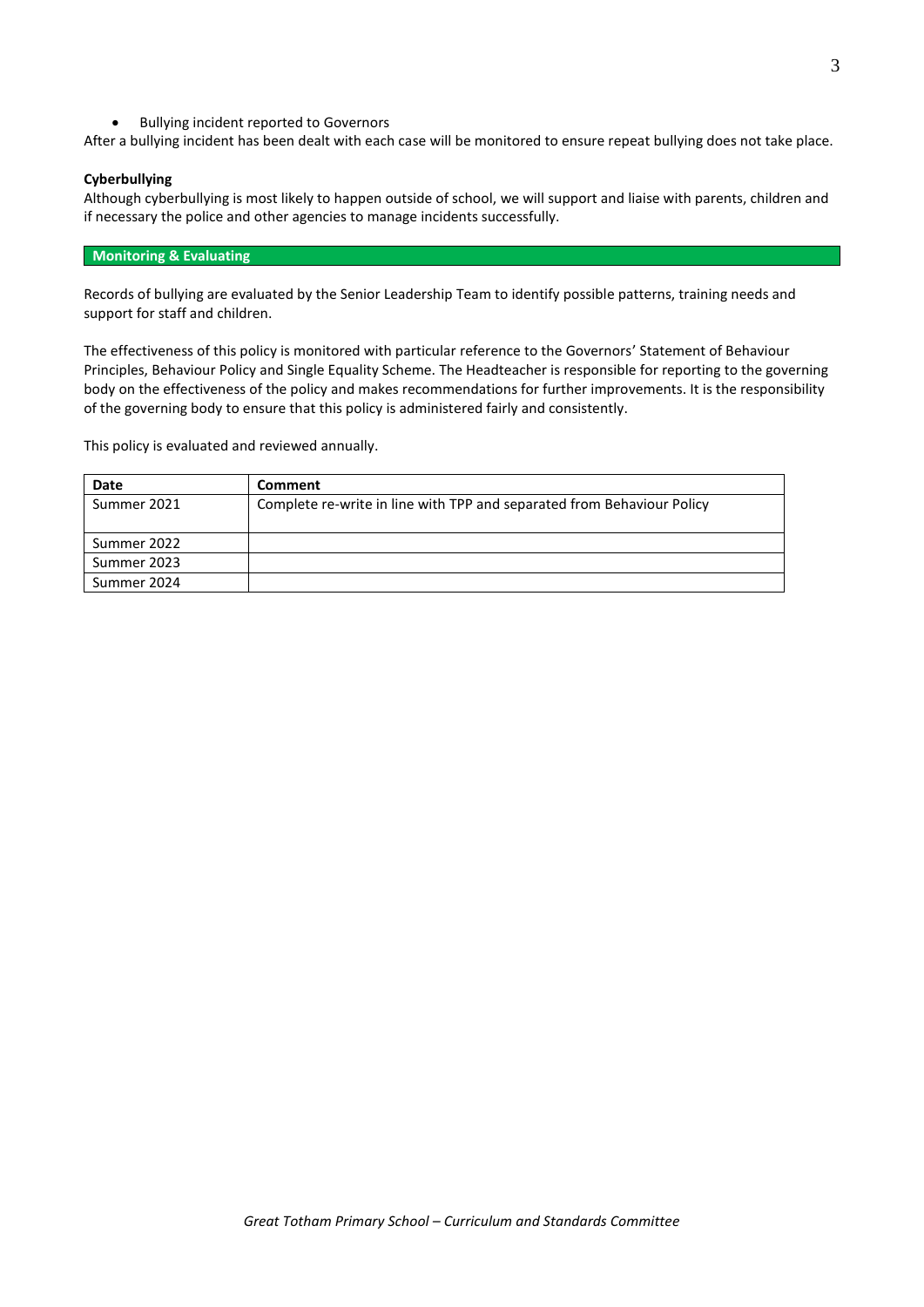#### **Appendix A: Poster Resource**

A sample poster which can be used/amended in an age appropriate way.

## **Dealing with Bullying**

#### **If you feel you are being bullied:**

- Try to stay calm and be as confident as you can
- Be firm and clear look the bully in the eye and tell them to stop
- Move away from the situation as soon as possible
- Tell an adult IMMEDIATELY. Make it clear this is important and that they must listen

#### **Then:**

- Tell a teacher or other adult in the school
- Tell your family
- If you are scared to tell an adult, get a friend to come with you
- Keep telling people until somebody does something to stop the bullying
- Don't blame yourself for what has happened

#### **When you are talking to an adult about being bullied, be clear about:**

- What has happened to you
- How many times has it happened to you
- Who did the bullying and did anyone see
- What have you done about it already
- What you want to happen now

#### **If you experience bullying by text, e-mail or posts:**

- Tell a friend, parent or teacher
- Save the messages if you can or ask an adult to
- Talk to an adult about blocking the sender
- Think about your e-safety lessons in school what have you been taught?

#### **For contacts and details of where to seek help outside school:**

- Childline 0800 1111 (helpline for children) [www.childline.org.uk](http://www.childline.org.uk/)
- Kidscape 020 7730 3300 [www.kidscape.org.uk](http://www.kidscape.org.uk/)
- NSPCC 0207 825 2500 [www.nspcc.org.uk](http://www.nspcc.org.uk/)
-